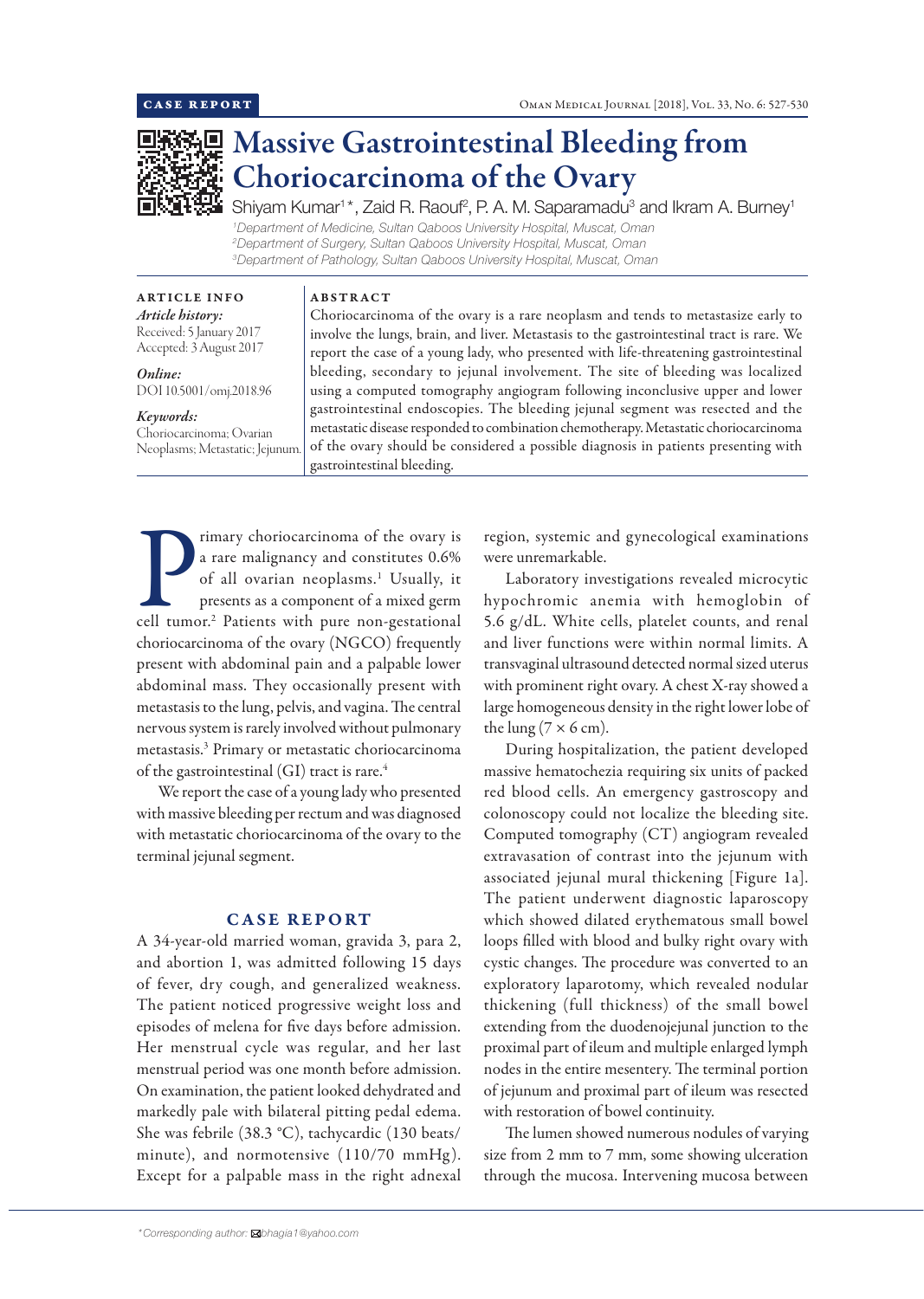

Figure 1: (a) Computed tomography (CT) angiogram revealing bleeding into the jejunal wall and its lumen (red arrow). (b) Macroscopic appearance of the resected specimen revealed multiple hemorrhagic bleeding ulcers with sharp margins in the intestinal mucosa. (c) Hematoxylin and eosin staining revealed malignant cytotrophoblast cells infiltrating the submucosa of the intestine, magnification =  $40 \times$ . (d) CT revealing right basal pulmonary metastatic lesion (red arrow), (e) bilateral renal metastatic lesions (red arrow), and (f ) the biggest cerebral metastatic lesion (red arrow).

nodules was unremarkable. There were no mucosal polyps [Figure 1b]. Microscopy revealed numerous submucosal malignant tumor nodules composed of sheets of atypical cytotrophoblastic cells surrounded by syncytial giant cells and large areas of hemorrhage [Figure 1c]. A diagnosis of choriocarcinoma was made.

Further investigations revealed a markedly elevated beta-human chorionic gonadotropin (β-hCG) levels (877 414.0 IU/L). Staging CT scan revealed an irregular lung mass  $(7.9 \times 6.5 \times 7 \text{ cm})$ [Figure 1d], two hypervascular right renal lesions, an ill-defined left renal metastatic lesion [Figure 1e], a splenic lesion, a right ovarian enhancing hemorrhagic mass, and several intra-axial metastatic lesions to the brain with peri-focal edema, mass effect, and significant midline shift [Figure 1f ].

The patient received dexamethasone and 30 Gy in five fractions. On the fourth day of radiotherapy, the patient presented again with fainting episodes and severe tenderness in the left hypochondrium; her hemoglobin level was 3.5 g/dL. CT scan revealed massive splenic hemorrhage resulting in expansion of splenic capsule along with blood in the perisplenic spaces. An emergency splenic artery embolization was performed, which arrested further bleeding.

The patient was started on combination chemotherapy consisting of bleomycin, etoposide, and cisplatin (BEP). Following two cycles of chemotherapy, we noted a significant decline in β-hCG to 43 064.0 IU/L. Restaging CT scan showed partial remission in the lung, spleen, kidneys, and ovary. The treatment was continued for another four cycles; bleomycin was omitted in the last two cycles. However, because β-hCG was still not within the normal limits, the treatment was modified to vinblastine, ifosfamide, and cisplatin (VeIP). Subsequently, β-hCG normalized [Figure 2]. The patient continued to be in clinical remission six months after the completion of chemotherapy.

## DISCUSSION

NGCO usually affects patients < 20 years of age, however, a few cases have been reported in older patients.5,6 A significant number of patients present with metastatic disease, the lung being the most common site.7 To the best of our knowledge, this is the first case of NGCO with concurrent presentation of the GI tract, spleen, lung, kidney, and central nervous system metastases. A massive GI bleed from



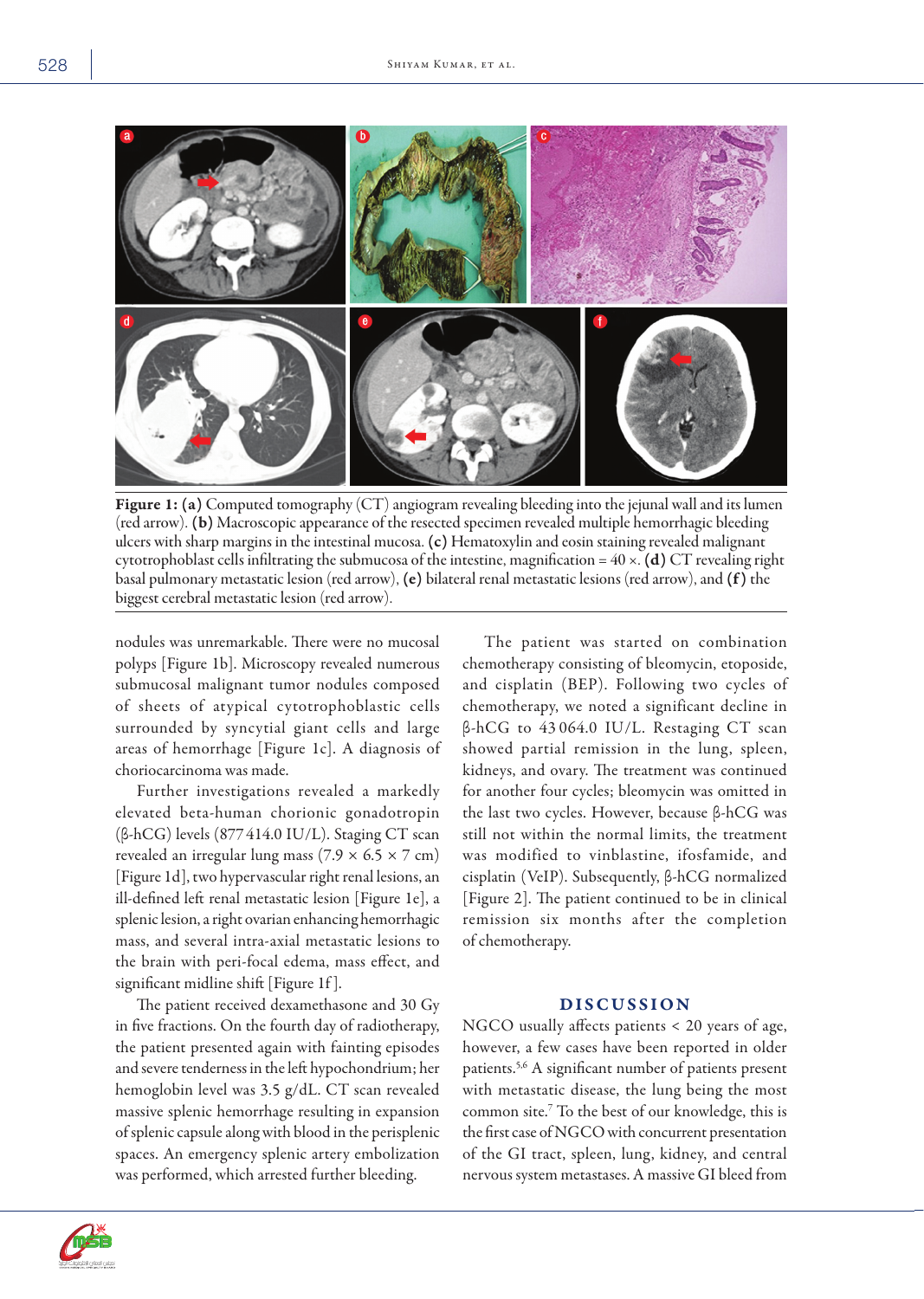



an obscured source led to the diagnosis. Metastasis to the small intestine from NGCO is uncommon.<sup>4,7,8</sup> Common causes of bleeding from the small intestine are vascular lesions, neoplasms, inflammatory lesions (like Crohn's disease), Meckel diverticulum, arteriovenous malformation, lymphangiectasia, and radiation-induced injuries. Primary cancers of small intestine presenting with GI bleed are the second most common cause of small intestine bleeding (5–10%). Various malignancies with metastasis to the small intestine present as GI bleeding, which includes GI stromal tumor, intestinal lymphangiomas, Kaposi's sarcoma, melanoma, and breast cancer.<sup>8-10</sup>

Metastatic lesions in the small intestine usually present with occult or minimal bleeding. Our patient initially might have been bleeding a minimal amount of blood from her jejunal tumor (as evident by a hypochromic microscopic picture on presentation) but later developed massive bleeding. As the source was the small intestine, upper and lower GI endoscopic examination did not show any bleeding source. A similar case of a young woman with massive GI bleeding has been reported previously.8 Like our patient, she also required surgical intervention and was found to have metastasis to her proximal jejunum from choriocarcinoma. Most patients with NGCO and metastasis to the small gut have simultaneous live metastasis, however, in our case, the liver was spared despite significant metastatic disease to the small intestine, kidneys, and lungs.

Usually, most women with a diagnosis of choriocarcinoma have a preceding history of

hydatidiform mole, an abortion, ectopic pregnancy, or full-term pregnancy.8 Previous abortion may be the culprit for the metastatic choriocarcinoma in our case.

Due to the rarity of the disease and lack of randomized studies, the disease is treated by extrapolating the data from studies of germ cell tumors of the testis.<sup>11</sup> A combination of BEP has remained the standard of care.<sup>12</sup>

According to the International Germ Cell Cancer Collaborative Group criteria, our patient had poor risk disease, with very high β-hCG, and non-pulmonary metastases.13 Indeed, the level of β-hCG in excess of one million is one of the highest reported and simultaneous involvement of lungs, kidneys, spleen, and GI tract. The brain has not been reported to the best of our knowledge. Patients with non-metastatic choriocarcinoma have excellent treatment-related outcome and survival rates, but patients with metastatic disease do not do that well.7,10 Taken together the chances of achieving long-term disease-free remission in our patient was  $< 45\%$ .

The patient was treated with six cycles of BEP, followed by four cycles of VeIP chemotherapy. After four cycles of this combination, the patient achieved serological remission. At the end of treatment, CT scan showed resolution of renal lesions with decreased lung and brain lesions.

## CONCLUSION

Our patient, a 34-year-old woman who presented with massive GI bleeding, had choriocarcinoma of the ovary with multiple metastases and responded to combination chemotherapy. She is now in remission. Metastatic choriocarcinoma is a rare cause of profuse per-rectal bleeding.

### *Disclosure*

The authors declared no conflicts of interest.

#### references

- 1. Vance RP, Geisinger KR. Pure nongestational choriocarcinoma of the ovary. Report of a case. Cancer 1985 Nov;56(9):2321-2325.
- 2. Goswami D, Sharma K, Zutshi V, Tempe A, Nigam S. Nongestational pure ovarian choriocarcinoma with contralateral teratoma. Gynecol Oncol 2001 Feb;80(2):262- 266.
- 3. Sengupta SK, Hamilton DR. Primary nongestational choriocarcinoma of the ovary. Aust N Z J Obstet Gynaecol 1981 Nov;21(4):252-253.